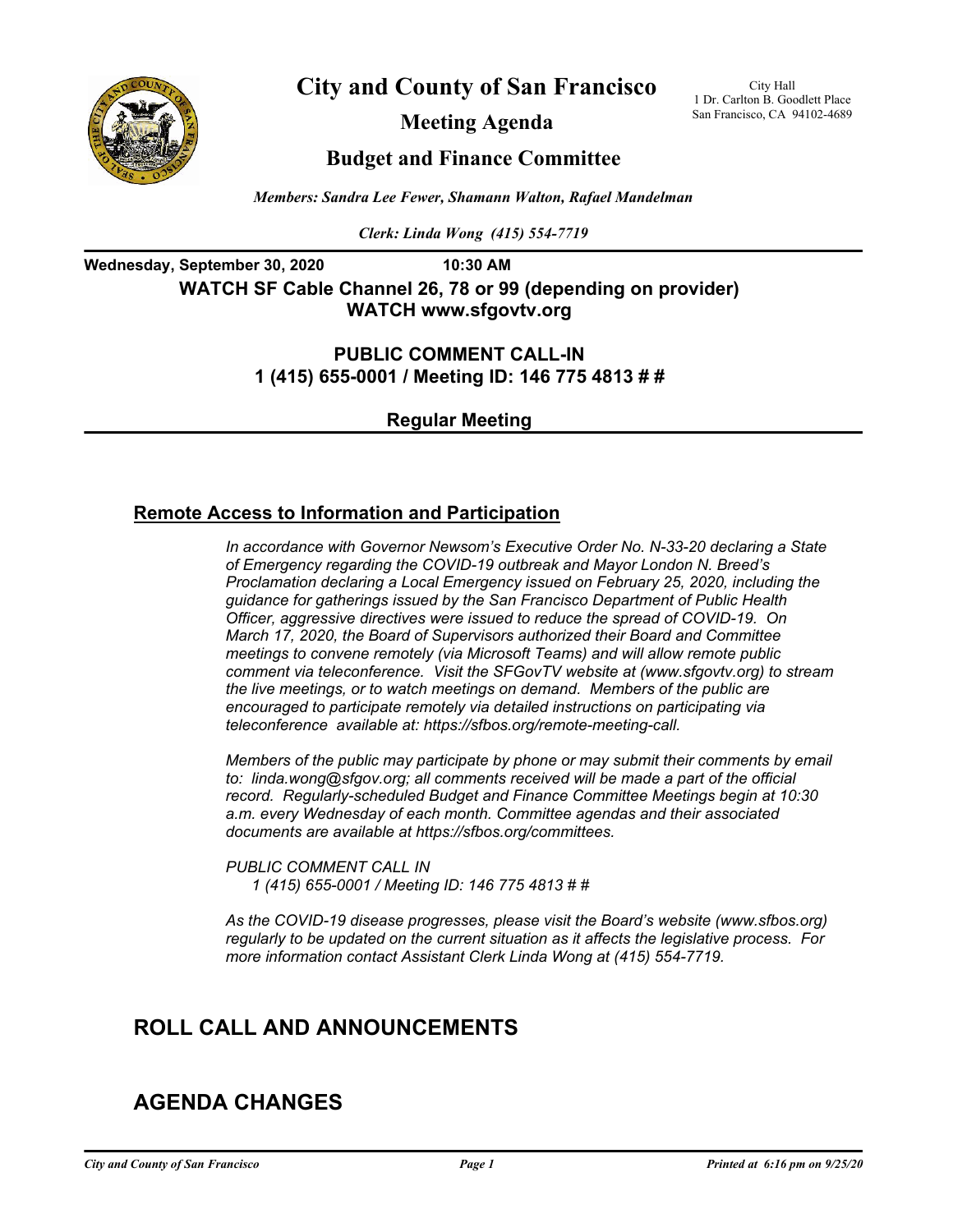# **REGULAR AGENDA**

# **1. [200965](http://sfgov.legistar.com/gateway.aspx?m=l&id=36401) [Real Property Lease - Twin Peaks Petroleum, Inc. - 598 Portola Drive - \$200,200 Per Year Base Rent]**

#### **Sponsor: Yee**

Resolution authorizing the lease of real property located at 598 Portola Drive with Twin Peaks Petroleum, Inc., a California corporation, doing business as Twin Peaks Auto Care, successor-in-interest to Michael Gharib, for an initial 25-year term at a base rent of \$200,200 per year with annual adjustments of three percent, with one five-year option to extend, to commence upon approval by the Board of Supervisors and Mayor, in their respective sole and absolute discretion. (Real Estate Department)

#### (Fiscal Impact)

8/18/20; RECEIVED AND ASSIGNED to the Budget and Finance Committee.

9/23/20; CONTINUED.

## **2. [200876](http://sfgov.legistar.com/gateway.aspx?m=l&id=36312) [Home Detention Electronic Monitoring Program Rules and Regulations and Program Administrator's Evidence of Financial Responsibility - FY2020-2021]**

Resolution approving the Sheriff Office's home detention and electronic monitoring program rules and regulations; and approving evidence of financial responsibility demonstrated by program administrator, Sentinel Offender Services, LLC, for FY2020-2021. (Sheriff)

7/28/20; RECEIVED FROM DEPARTMENT.

8/11/20; RECEIVED AND ASSIGNED to the Budget and Finance Committee.

9/2/20; CONTINUED.

9/16/20; CONTINUED.

# **3. [200947](http://sfgov.legistar.com/gateway.aspx?m=l&id=36383) [Administrative Code Waivers - SFMTA Potrero Yard Modernization Project - Project Delivery Procedure]**

#### **Sponsors: Mayor; Walton**

Ordinance waiving certain procurement and contracting requirements in Chapters 6, 14B, and 21 of the Administrative Code, as applied to the Potrero Yard Modernization Project (Project), to authorize the San Francisco Municipal Transportation Agency (SFMTA) to: procure design, construction, finance, maintenance, asset management, and other services (Joint Development Services) for the Project utilizing a joint development delivery method; select a developer team utilizing a best-value selection process; and, provided that the City elects to proceed with the Project after completing its review under the California Environmental Quality Act, exempt agreements for Joint Development Services from certain contracting requirements in Chapters 6, 14B, and 21 of the Administrative Code, but requiring the payment of prevailing wages, implementation of a local business enterprise utilization program, and compliance with the City's local hire policy and first source hiring Ordinance.

#### (Fiscal Impact)

8/18/20; ASSIGNED UNDER 30 DAY RULE to the Budget and Finance Committee.

9/22/20; SUBSTITUTED AND ASSIGNED to the Budget and Finance Committee.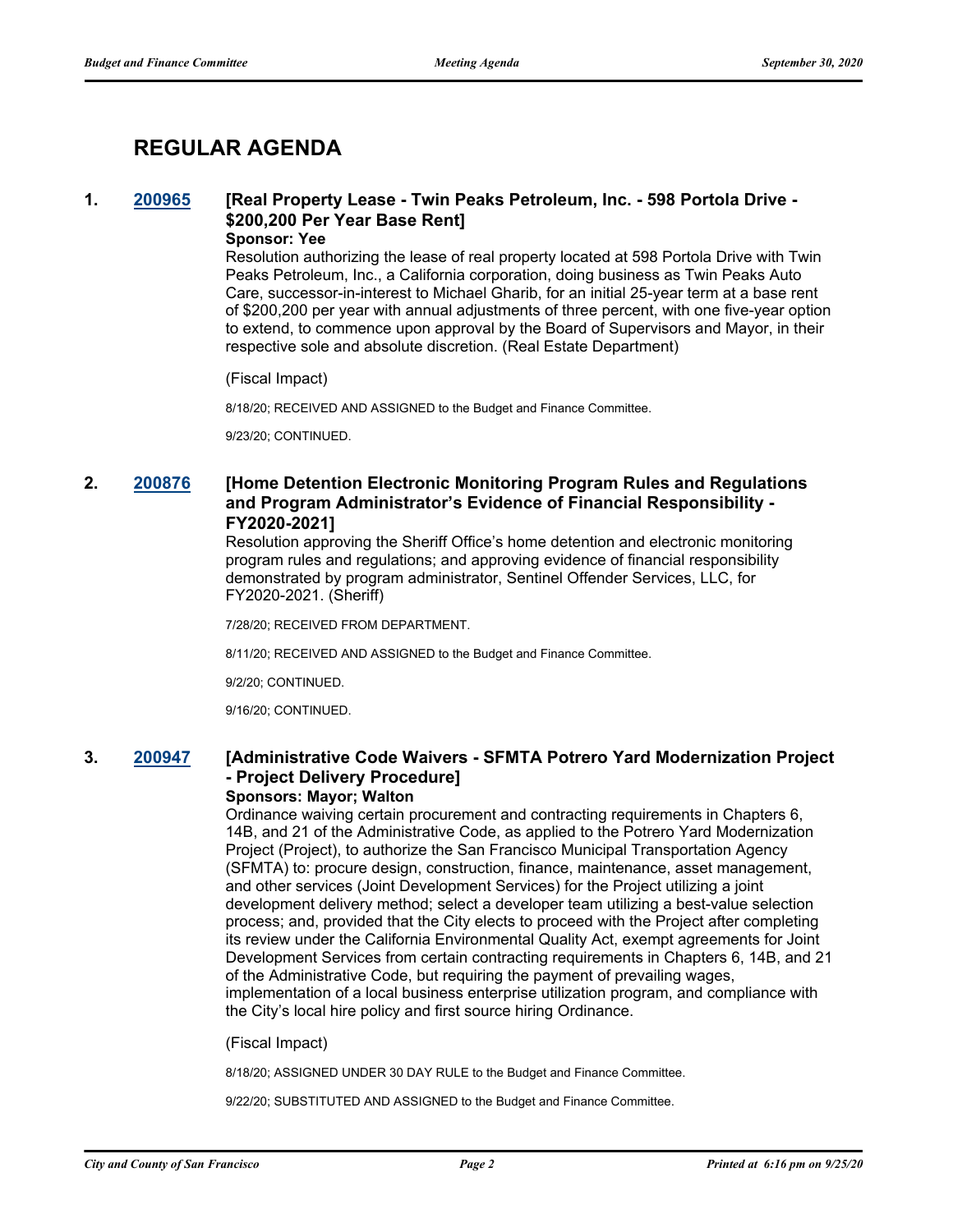## **4. [201016](http://sfgov.legistar.com/gateway.aspx?m=l&id=36452) [Modification of Easement Deed - Koret Foundation - SFPUC Parcel 22 - Located in South San Francisco, California]**

Resolution approving First Amendment to Easement Deed between the Koret Foundation and the City and County of San Francisco, acting by and through its San Francisco Public Utilities Commission (SFPUC), for the purpose of clarifying and amending the respective rights of the parties to the Grant Deed dated April 6, 1907 (Original Deed) with respect to SFPUC Parcel 22 located between West Orange Avenue and Southwood Drive in South San Francisco, California; and authorizing the Director of Property and/or the SFPUC's General Manager to execute documents, make certain modifications, and take certain actions in furtherance of this Resolution, as defined herein. (Public Utilities Commission)

9/4/20; RECEIVED FROM DEPARTMENT.

9/15/20; RECEIVED AND ASSIGNED to the Budget and Finance Committee.

## **5. [201017](http://sfgov.legistar.com/gateway.aspx?m=l&id=36453) [Quitclaim Deed for Transfer of Existing Street, Sunnyvale, California - City of Sunnyvale - \$0]**

Resolution authorizing the Director of Property to execute a Quitclaim Deed for the conveyance of real property by the City and County of San Francisco to the City of Sunnyvale, commonly known as a portion of Manzano Way, Assessor's Parcel Block No. 104-28-069 (the Existing Street) free of charge; adopting findings under the California Environmental Quality Act; adopting findings that the conveyance is consistent with the General Plan, and the priority policies of Planning Code, Section 101.1; adopting findings declaring that real property is "exempt surplus land;" and authorizing the Director of Property to execute any documents, make certain modifications, and take certain actions in furtherance of this Resolution, as defined herein. (Public Utilities Commission)

9/4/20; RECEIVED FROM DEPARTMENT.

9/15/20; RECEIVED AND ASSIGNED to the Budget and Finance Committee.

### **6. [201065](http://sfgov.legistar.com/gateway.aspx?m=l&id=36501) [Accept and Expend Grant - San Francisco Bay Restoration Authority - Heron's Head Park Shoreline Resilience Project Phase I - \$297,000] Sponsors: Mayor; Walton**

Resolution authorizing the Port of San Francisco to accept and expend a grant in the amount of \$297,000 from the San Francisco Bay Restoration Authority to fund Phase I of the Heron's Head Park Shoreline Resilience Project from October 2020, through December 2025. (Port)

9/15/20; RECEIVED AND ASSIGNED to the Budget and Finance Committee.

## **7. [200979](http://sfgov.legistar.com/gateway.aspx?m=l&id=36415) [Accept and Expend In-Kind Gift - Retroactive - Deloitte Consulting LLP - Strategic Planning Sessions - Estimated at \$40,000] Sponsor: Fewer**

Resolution retroactively authorizing the Office of the District Attorney to accept and expend an in-kind gift estimated at \$40,000 from the Deloitte Consulting LLP for strategic planning sessions from July 2020, through September 2020. (District Attorney)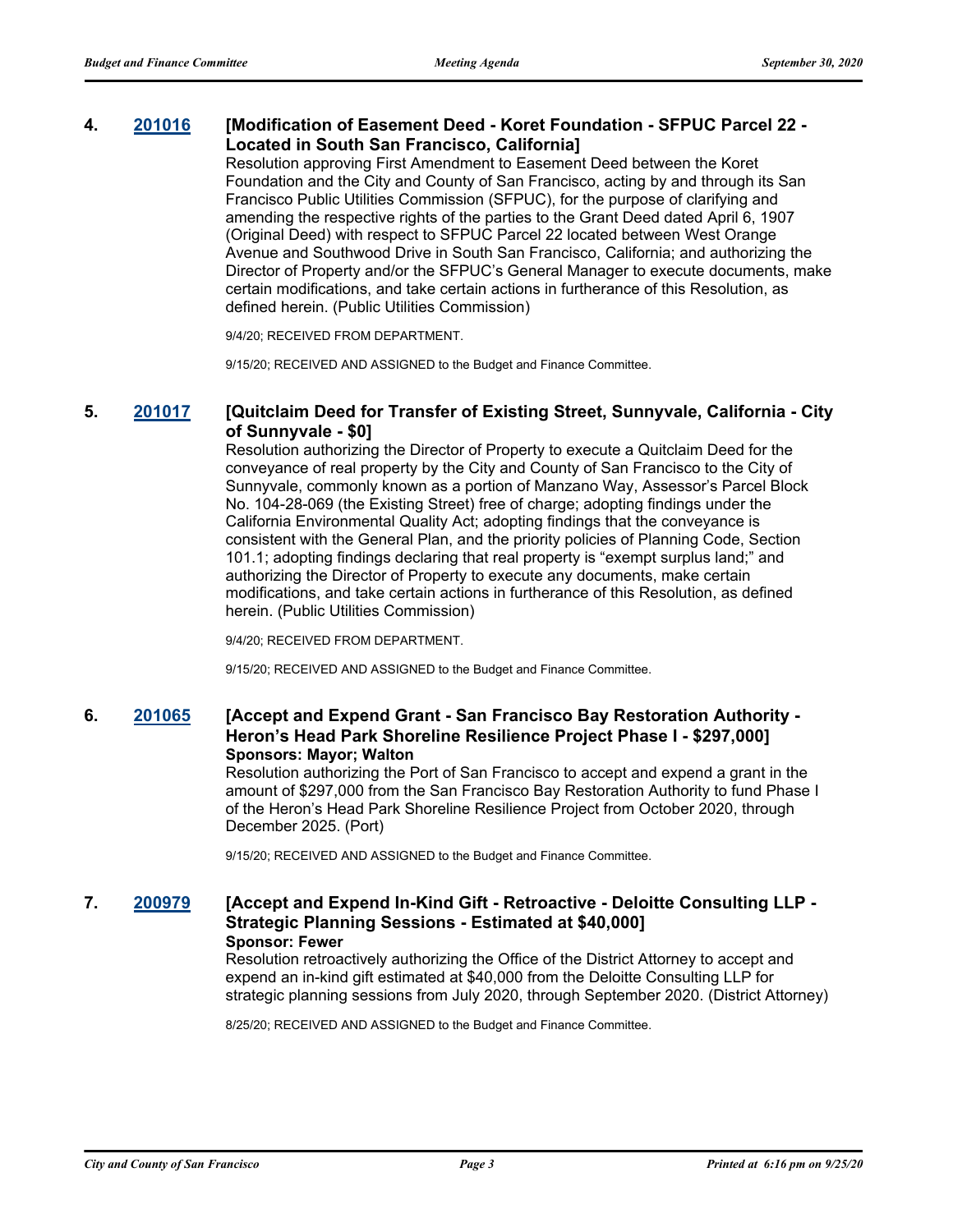# **8. [201064](http://sfgov.legistar.com/gateway.aspx?m=l&id=36500) [Multifamily Housing Revenue Bonds - 53 Colton Street - Not to Exceed \$33,520,000]**

## **Sponsor: Mayor**

Resolution authorizing the issuance, sale and delivery of multifamily housing revenue bonds in one or more series in an aggregate principal amount not to exceed \$33,520,000 for the purpose of providing financing for the acquisition and construction of a 96-unit multifamily rental housing project located at 53 Colton Street; approving the form of and authorizing the execution of an indenture of trust providing the terms and conditions of the bonds; approving the form of and authorizing the execution of a regulatory agreement and declaration of restrictive covenants; approving the form of and authorizing the execution of a loan agreement; authorizing the collection of certain fees; approving modifications, changes, and additions to the documents; ratifying and approving any action heretofore taken in connection with the bonds and the project, as defined herein; granting general authority to City officials to take actions necessary to implement this Resolution, as defined herein; and related matters, as defined herein.

9/15/20; RECEIVED AND ASSIGNED to the Budget and Finance Committee.

## **9. [201063](http://sfgov.legistar.com/gateway.aspx?m=l&id=36499) [Standard Agreement - California Department of Housing and Community Development - Homekey Grant - Hotel Granada - Not to Exceed \$45,000,000]**

#### **Sponsors: Mayor; Peskin**

Resolution authorizing the Department of Homelessness and Supportive Housing (HSH) to execute a Standard Agreement for up to \$45,000,000 of Homekey grant funds from the California Department of Housing and Community Development to Episcopal Community Services for the acquisition of the Hotel Granada at 1000 Sutter Street for Permanent Supportive Housing, for a term to be determined; approving and authorizing HSH to commit up to \$23,000,000 in permanent funds and additional operational subsidies over five years to satisfy local match requirements; and affirming the Planning Department's determination under the California Environmental Quality Act. (Department of Homelessness and Supportive Housing)

(Fiscal Impact)

9/15/20; RECEIVED AND ASSIGNED to the Budget and Finance Committee.

# **10. [201058](http://sfgov.legistar.com/gateway.aspx?m=l&id=36494) [Health Service System Dental Plans and Contribution Rates - Calendar Year 2021]**

#### **Sponsor: Preston**

Ordinance approving Health Service System dental plans and contribution rates for calendar year 2021.

(Fiscal Impact)

(Pursuant to Charter, Section A8.422, this matter shall require a vote of three-fourths (9 votes) of all members of the Board of Supervisors to approve passage of this Ordinance.)

9/15/20; ASSIGNED to the Budget and Finance Committee.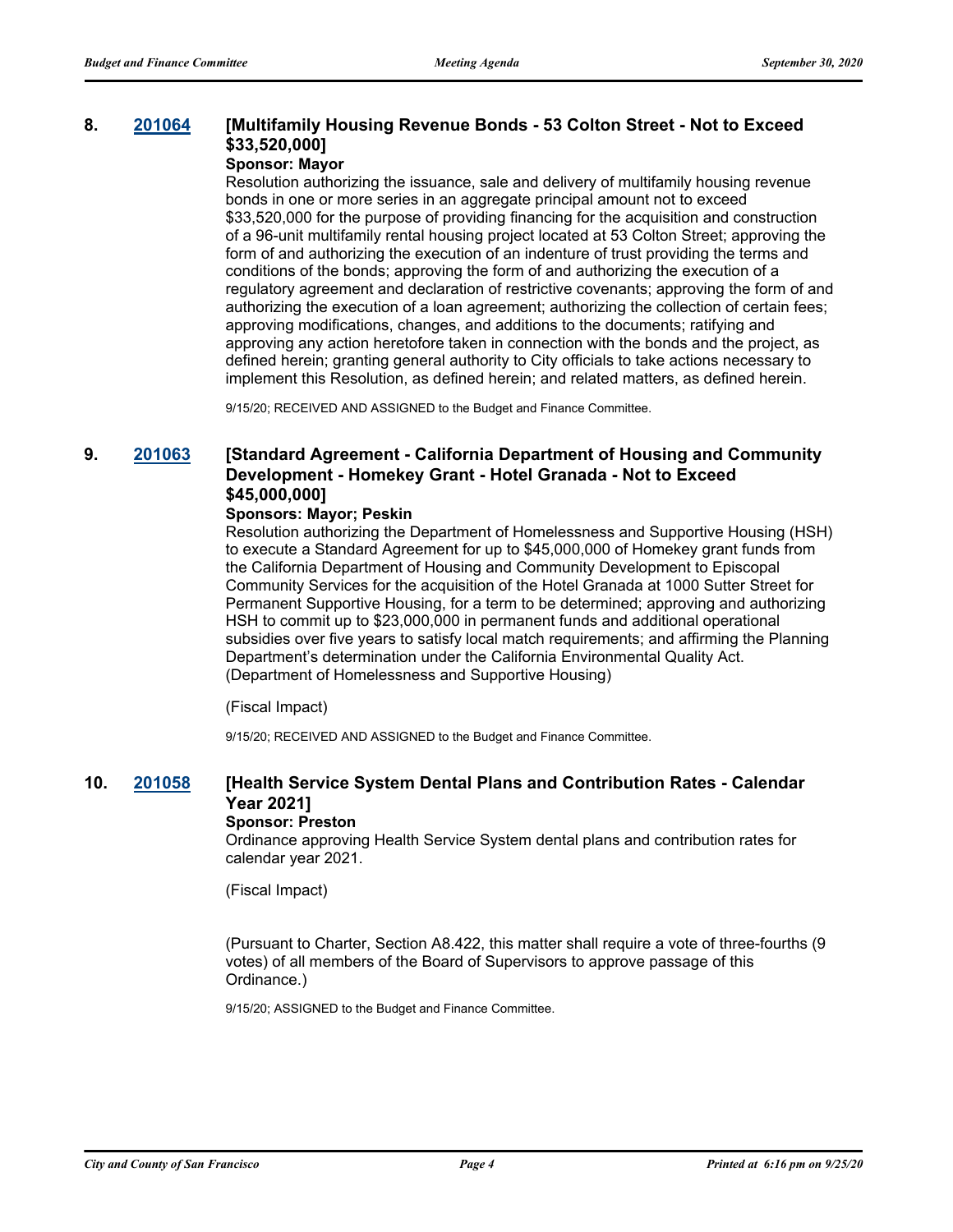# **11. [200178](http://sfgov.legistar.com/gateway.aspx?m=l&id=35614) [Concession Lease Amendment Tastes on the Fly SFO International, LLC dba Napa Farms Market; Mustards Grill; and Samovar Tea - Extension of Base Operating Term - \$910,000 Minimum Annual Guarantee]** Resolution approving Amendment No. 1 to the International Terminal Food and

Beverage Concessions Lease 3, Lease No. 16-0014, between Tastes On The Fly SFO International, LLC, and the City and County of San Francisco, acting by and through its Airport Commission, to extend the base operating term of the Lease by two years for one pre-security concession location, Samovar Tea, for a total term of July 1, 2017, through June 30, 2026, with three one-year options to extend, and two post-security concession locations, Napa Farms Market for a total term of June 1, 2018, through July 31, 2030, and Mustard Grill, for a total term of August 1, 2018, through July 31, 2030, with two one-year options to extend, with no change to the minimum annual guarantee of \$910,000. (Airport Commission)

2/18/20; RECEIVED FROM DEPARTMENT.

3/3/20; RECEIVED AND ASSIGNED to the Budget and Finance Committee.

# **12. [200179](http://sfgov.legistar.com/gateway.aspx?m=l&id=35615) [Concession Lease Amendment - Elevated Tastes SFO Inc. dba Tomokazu - Extension of Base Operating Term - \$165,000 Minimum Annual Guarantee]**

Resolution approving Amendment No. 1 to the International Terminal Food and Beverage Concession Lease 5, Lease No. 16-0016, between Elevated Tastes SFO Inc. dba Tomokazu, and the City and County of San Francisco, acting by and through its Airport Commission, to extend the base operating term of the Lease by two years for a total term of June 1, 2017, through May 31, 2029, with no changes to the minimum annual guarantee of \$165,000 with two one-year options to extend. (Airport Commission)

2/18/20; RECEIVED FROM DEPARTMENT.

3/3/20; RECEIVED AND ASSIGNED to the Budget and Finance Committee.

### **13. [200180](http://sfgov.legistar.com/gateway.aspx?m=l&id=35616) [Concession Lease Amendment - SSP America, Inc. dba 1300 on Fillmore - Extension of Base Operating Term - \$279,000 Minimum Annual Guarantee]** Resolution approving Amendment No. 2 to the International Terminal Food and Beverage Concession Lease 7, Lease No. 16-0017, between SSP America, Inc. dba 1300 on Fillmore, and the City and County of San Francisco, acting by and through its Airport Commission, to extend the base operating term of the Lease by two years for a total term of June 1, 2017, through May 31, 2029, with no change to the minimum annual guarantee of \$279,000 with two one-year options to extend. (Airport Commission)

2/18/20; RECEIVED FROM DEPARTMENT.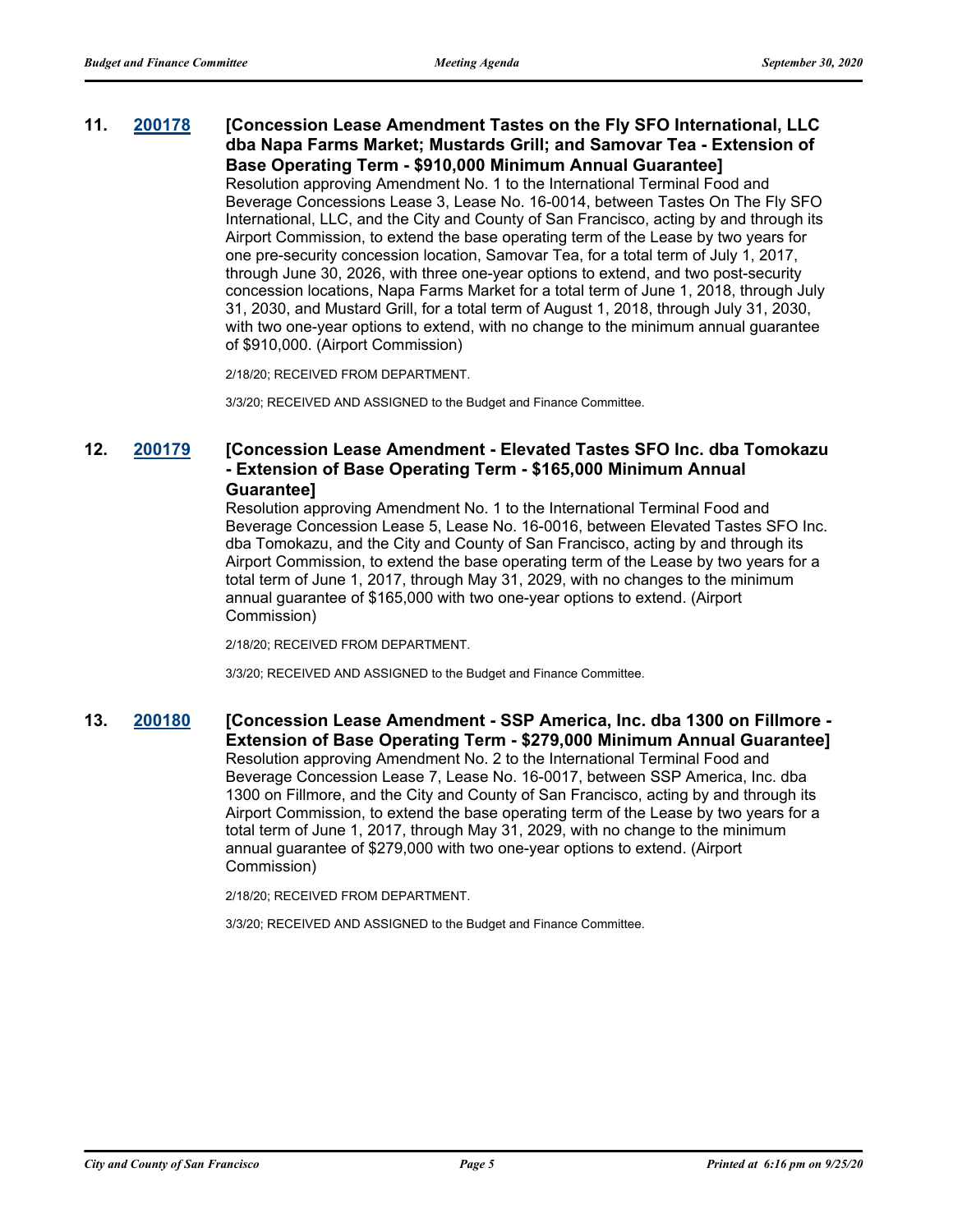## **14. [200181](http://sfgov.legistar.com/gateway.aspx?m=l&id=35617) [Concession Lease Amendment - Joe & the Juice New York, LLC dba Joe & the Juice - Extension of Base Operating Term - \$150,000 Minimum Annual Guarantee]**

Resolution approving Amendment No. 1 to the International Terminal Food and Beverage Concession Lease 8, Lease No. 16-0018, between Joe & The Juice New York, LLC, dba Joe & the Juice, and the City and County of San Francisco, acting by and through its Airport Commission, to extend the base operating term of the Lease by two years for a total term of January 1, 2017, through December 31, 2028, with no change to the minimum annual guarantee of \$150,000 with two one-year options to extend. (Airport Commission)

2/18/20; RECEIVED FROM DEPARTMENT.

3/3/20; RECEIVED AND ASSIGNED to the Budget and Finance Committee.

## **15. [200182](http://sfgov.legistar.com/gateway.aspx?m=l&id=35618) [Concession Lease Amendment - Midfield Concession Enterprises, Inc. dba Roasting Plant - Extension of Base Operating Term - \$125,000 Minimum Annual Guarantee]**

Resolution approving Amendment No. 1 to the International Terminal Food and Beverage Concessions Lease 10, Lease No. 16-0020, between Midfield Concession Enterprises, Inc., dba Roasting Plant, and the City and County of San Francisco, acting by and through its Airport Commission, to extend the base operating term of the Lease by two years for a total term of September 1, 2017, through August 31, 2026, with no change to the minimum annual guarantee of \$125,000 with three one-year options to extend. (Airport Commission)

2/18/20; RECEIVED FROM DEPARTMENT.

3/3/20; RECEIVED AND ASSIGNED to the Budget and Finance Committee.

## **16. [200183](http://sfgov.legistar.com/gateway.aspx?m=l&id=35619) [Concession Lease Amendment - Bayport Concessions, LLC dba Koi Palace Express - Extension of Base Operating Term - \$155,000 Minimum Annual Guarantee]**

Resolution approving Amendment No. 1 to the International Terminal Food and Beverage Concessions Lease 11, Lease No. 16-0021, between Bayport Concessions, LLC, dba Koi Palace Express, and the City and County of San Francisco, acting by and through its Airport Commission, to extend the base operating term of the Lease by two years for a total term of May 1, 2017, through April 30, 2026, with no changes to the minimum annual guarantee of \$155,000 with three one-year options to extend. (Airport Commission)

2/18/20; RECEIVED FROM DEPARTMENT.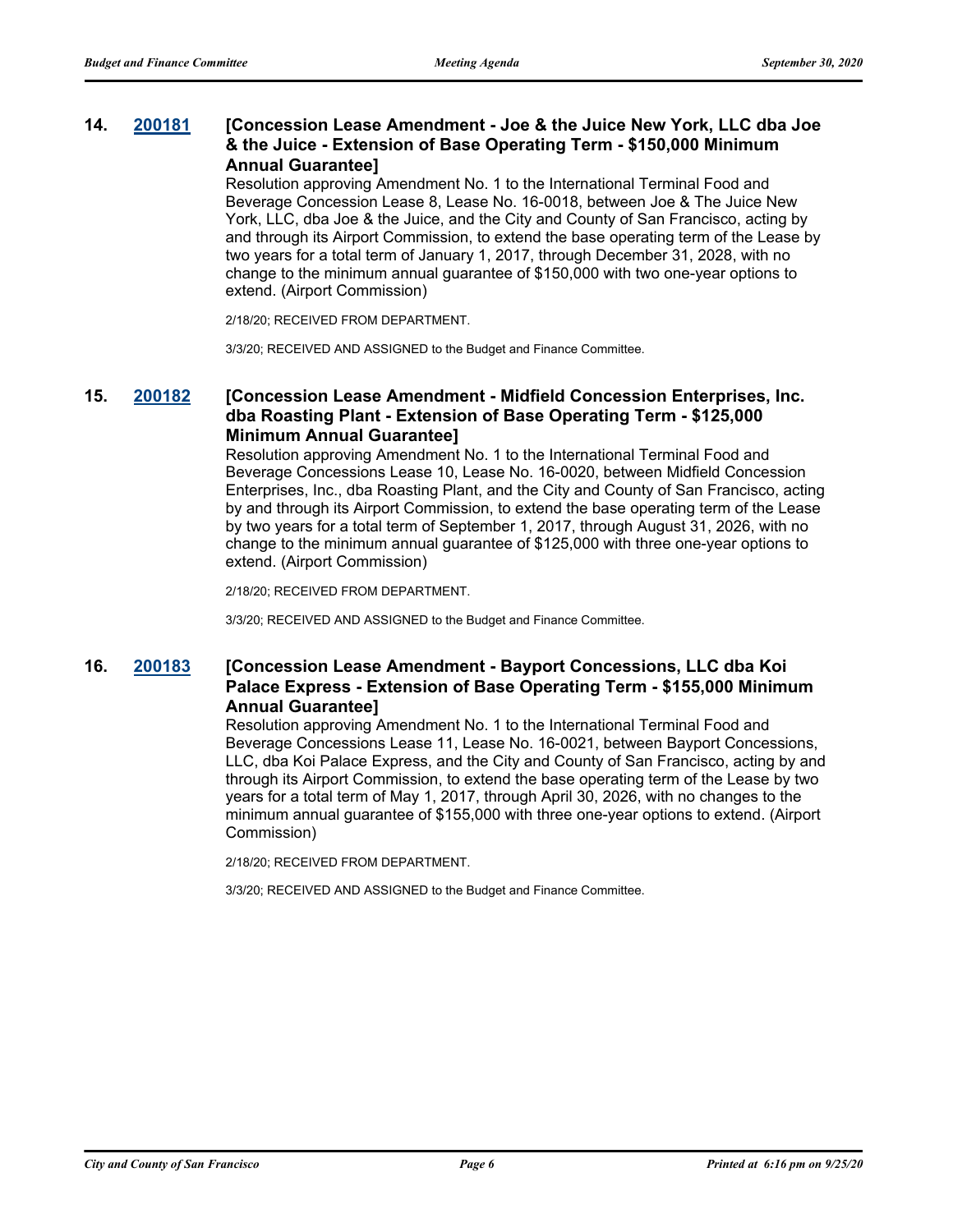### **17. [200184](http://sfgov.legistar.com/gateway.aspx?m=l&id=35620) [Concession Lease Amendment - San Francisco Soup Company dba Ladle & Leaf - Extension of Base Operating Term - \$250,000 Minimum Annual Guarantee]**

Resolution approving Amendment No. 1 to the Terminal 3 Boarding Area F Food and Beverage Concession Lease 1, Lease No. 16-0309, between San Francisco Soup Company, dba Ladle & Leaf, and the City and County of San Francisco, acting by and through its Airport Commission, to extend the base operating term of the Lease by two years for a total term October 1, 2018, through September 30, 2026, with no changes to the minimum annual guarantee of \$250,000 with two one-year options to extend. (Airport Commission)

2/18/20; RECEIVED FROM DEPARTMENT.

3/3/20; RECEIVED AND ASSIGNED to the Budget and Finance Committee.

## **18. [200185](http://sfgov.legistar.com/gateway.aspx?m=l&id=35621) [Concession Lease Amendment - Host International, Inc. dba Super Duper Burger - Extension of Base Operating Term - \$250,000 Minimum Annual Guarantee]**

Resolution approving Amendment No. 1 to the Terminal 3 Boarding Area F Food & Beverage Concession Lease 2, Lease No. 16-0310, between Host International, Inc. dba Super Duper Burger, and the City and County of San Francisco, acting by and through its Airport Commission, to extend the base operating term of the Lease by two years for a total term of September 1, 2018, through August 31, 2026, with no changes to the minimum annual guarantee of \$250,000 with two one-year options to extend. (Airport Commission)

2/18/20; RECEIVED FROM DEPARTMENT.

3/3/20; RECEIVED AND ASSIGNED to the Budget and Finance Committee.

## **19. [200186](http://sfgov.legistar.com/gateway.aspx?m=l&id=35622) [Concession Lease Amendment - Paradies Lagardere @ SFO, LLC dba Limon Rotisserie - Extension of Base Operating Term - \$250,000 Minimum Annual Guarantee]**

Resolution approving Amendment No. 1 to the Terminal 3 Boarding Area F Food and Beverage Concession Lease 3, Lease No. 16-0311, between Paradies Lagardere @ SFO, LLC, dba Limon Rotisserie, and the City and County of San Francisco, acting by and through its Airport Commission, to extend the base operating term of the Lease by two years for a total term of March 1, 2018, through February 28, 2026, with no changes to the minimum annual guarantee of \$250,000 with two one-year options to extend. (Airport Commission)

2/18/20; RECEIVED FROM DEPARTMENT.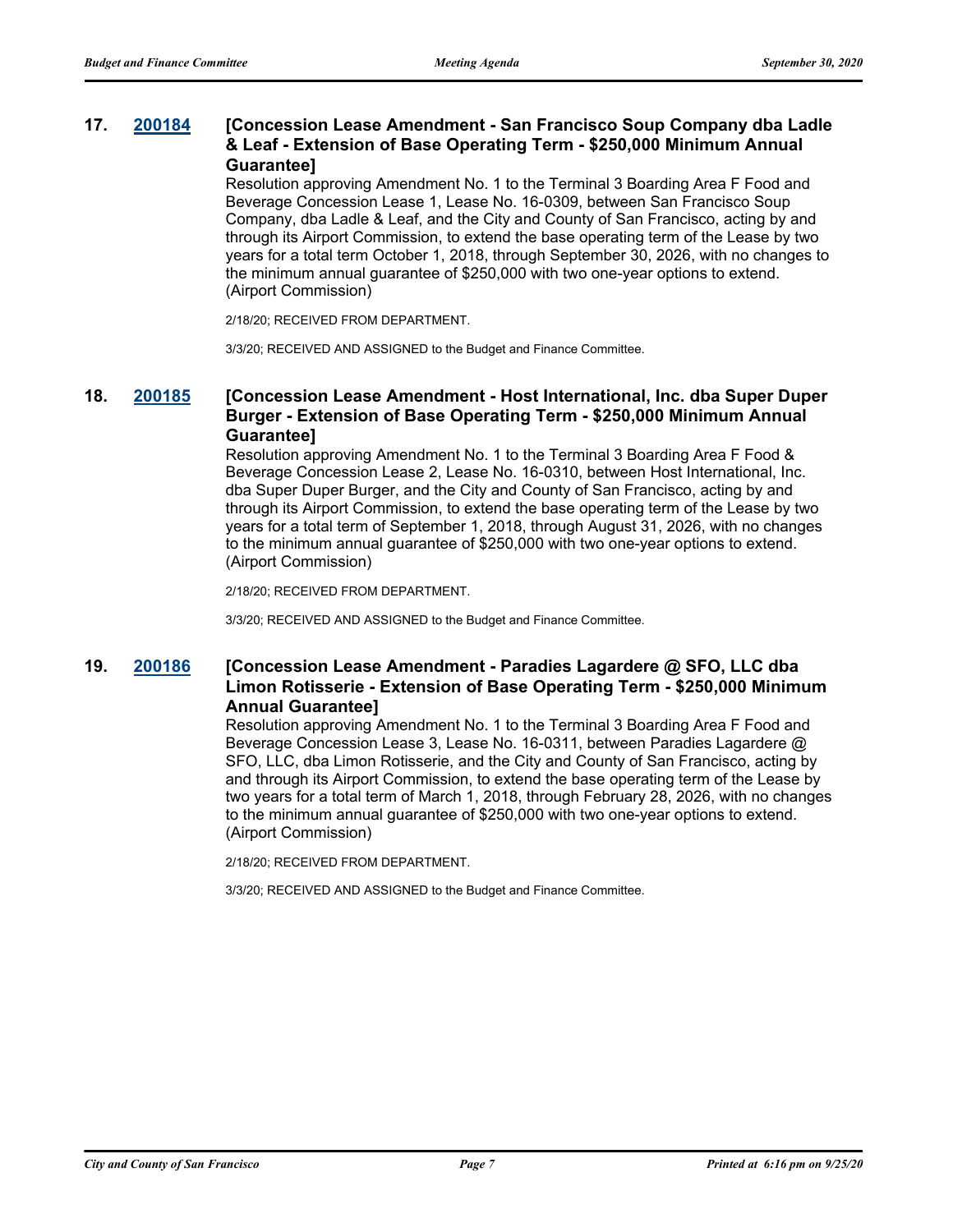### **20. [200187](http://sfgov.legistar.com/gateway.aspx?m=l&id=35623) [Concession Lease Amendment - Amoura International, Inc. dba Amoura Café - Extension of Base Operating Term - \$250,000 Minimum Annual Guarantee]**

Resolution approving Amendment No. 1 to the Terminal 3 Boarding Area F Food and Beverage Concession Lease 4, Lease No. 16-0312, between Amoura International, Inc. dba Amoura Café, and the City and County of San Francisco, acting by and through its Airport Commission, to extend the base operating term of the Lease by two years for a total term of April 1, 2018, through March 31, 2026, with no changes to the minimum annual guarantee of \$250,000 with two one-year options to extend. (Airport Commission)

2/18/20; RECEIVED FROM DEPARTMENT.

3/3/20; RECEIVED AND ASSIGNED to the Budget and Finance Committee.

## **21. [200188](http://sfgov.legistar.com/gateway.aspx?m=l&id=35624) [Concession Lease Amendment - Tastes on the Fly San Francisco, LLC dba San Francisco Giants Clubhouse - Extending Base Operating Term - \$650,000 Minimum Annual Guarantee]**

Resolution approving Amendment No. 1 to the Terminal 3 Boarding Area F Food and Beverage Concession Lease 7, Lease No. 16-0315, between Tastes on The Fly San Francisco, LLC, dba San Francisco Giants Clubhouse, and the City and County of San Francisco, acting by and through its Airport Commission, to extend the base operating term of the Lease by two years for a total term of April 1, 2018, through March 31, 2027, and with no change to the minimum annual guarantee of \$650,000 with two one-year options to extend. (Airport Commission)

2/18/20; RECEIVED FROM DEPARTMENT.

3/3/20; RECEIVED AND ASSIGNED to the Budget and Finance Committee.

**22. [200189](http://sfgov.legistar.com/gateway.aspx?m=l&id=35625) [Concession Lease Amendment - HFF-BRH SFO, LLC dba Farmerbrown - Extending Base Operating Term - \$1,000,000 Minimum Annual Guarantee]** Resolution approving Amendment No. 1 to the Terminal 1 Boarding Area C Food and Beverage Concession Lease 8, Lease No. 16-0316, between HFF-BRH-SFO, LLC, dba Farmerbrown, and the City and County of San Francisco, acting by and through its Airport Commission, to extend the base operating term of the Lease by two years for a total term of November 1, 2018, through October 31, 2027, with no changes to the minimum annual guarantee of \$1,000,000 with two one-year options to extend. (Airport Commission)

2/18/20; RECEIVED FROM DEPARTMENT.

3/3/20; RECEIVED AND ASSIGNED to the Budget and Finance Committee.

**23. [200190](http://sfgov.legistar.com/gateway.aspx?m=l&id=35626) [Concession Lease Amendment - Stellar Partners, Inc. dba The New Stand - Extending Base Operating Term - \$814,144 Minimum Annual Guarantee]** Resolution approving Amendment No. 1 to the International Terminal Newsstand and Specialty Retail Concession Lease 2, Lease No. 17-0208, between Stellar Partners, Inc., dba The New Stand, and the City and County of San Francisco, acting by and through its Airport Commission, to extend the base operating term of the Lease by two years for a total term of August 1, 2018, through July 31, 2027, with no changes to the minimum annual guarantee of \$814,144 with two one-year options to extend. (Airport Commission)

2/18/20; RECEIVED FROM DEPARTMENT.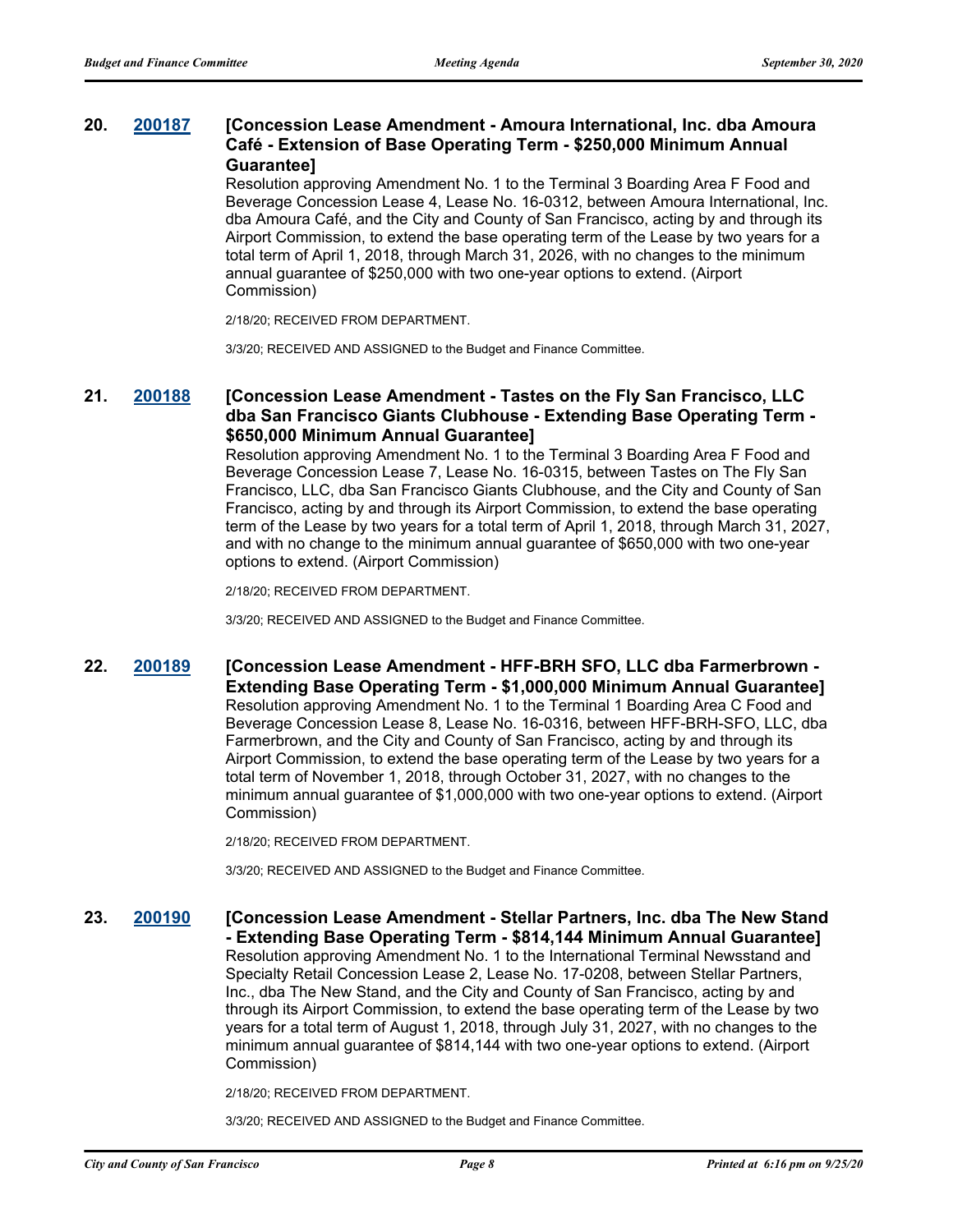**24. [200191](http://sfgov.legistar.com/gateway.aspx?m=l&id=35627) [Concession Lease Amendment - DFS Group, LP dba DFS Watches - Extending Base Operating Term - \$380,000 Minimum Annual Guarantee]** Resolution approving Amendment No. 1 to the International Terminal Newsstand and Specialty Retail Concession Lease 3, Lease No. 17-0209, between DFS Group, LP, dba DFS Watches, and the City and County of San Francisco, acting by and through its Airport Commission, to extend the base operating term of the Lease by two years for a total term of February 1, 2019, through January 31, 2028, with no change to the minimum annual guarantee of \$380,000 with two one-year options to extend. (Airport Commission)

2/18/20; RECEIVED FROM DEPARTMENT.

3/3/20; RECEIVED AND ASSIGNED to the Budget and Finance Committee.

## **25. [200192](http://sfgov.legistar.com/gateway.aspx?m=l&id=35628) [Concession Lease Amendment - Canonica New York, LLC dba The Chocolate Market - Extending Base Operating Term - \$280,000 Minimum Annual Guarantee]**

Resolution approving Amendment No. 1 to the International Terminal Newsstand and Specialty Retail Concession Lease 4, Lease No. 17-0210, between Canonica New York, LLC, dba The Chocolate Market, and the City and County of San Francisco, acting by and through its Airport Commission, to extend the base operating term of the Lease by two years for a total term of July 1, 2018, through June 30, 2027, with no changes to the minimum annual guarantee of \$280,000 with two one-year options to extend. (Airport Commission)

2/18/20; RECEIVED FROM DEPARTMENT.

3/3/20; RECEIVED AND ASSIGNED to the Budget and Finance Committee.

## **26. [200193](http://sfgov.legistar.com/gateway.aspx?m=l&id=35629) [Concession Lease Amendment - Stellar Partners, Inc. dba The New Stand - Extending Base Operating Term - \$1,531,761 Minimum Annual Guarantee]**

Resolution approving Amendment No. 1 to the International Terminal Newsstand and Specialty Retail Concession Lease 5, Lease No. 17-0211, between Stellar Partners, Inc., dba The New Stand, and the City and County of San Francisco, acting by and through its Airport Commission, to extend the base operating term of the Lease by two years for a total term of August 1, 2018, through July 31, 2027, with no changes to the minimum annual guarantee of \$1,531,761 with two one-year options to extend. (Airport Commission)

2/18/20; RECEIVED FROM DEPARTMENT.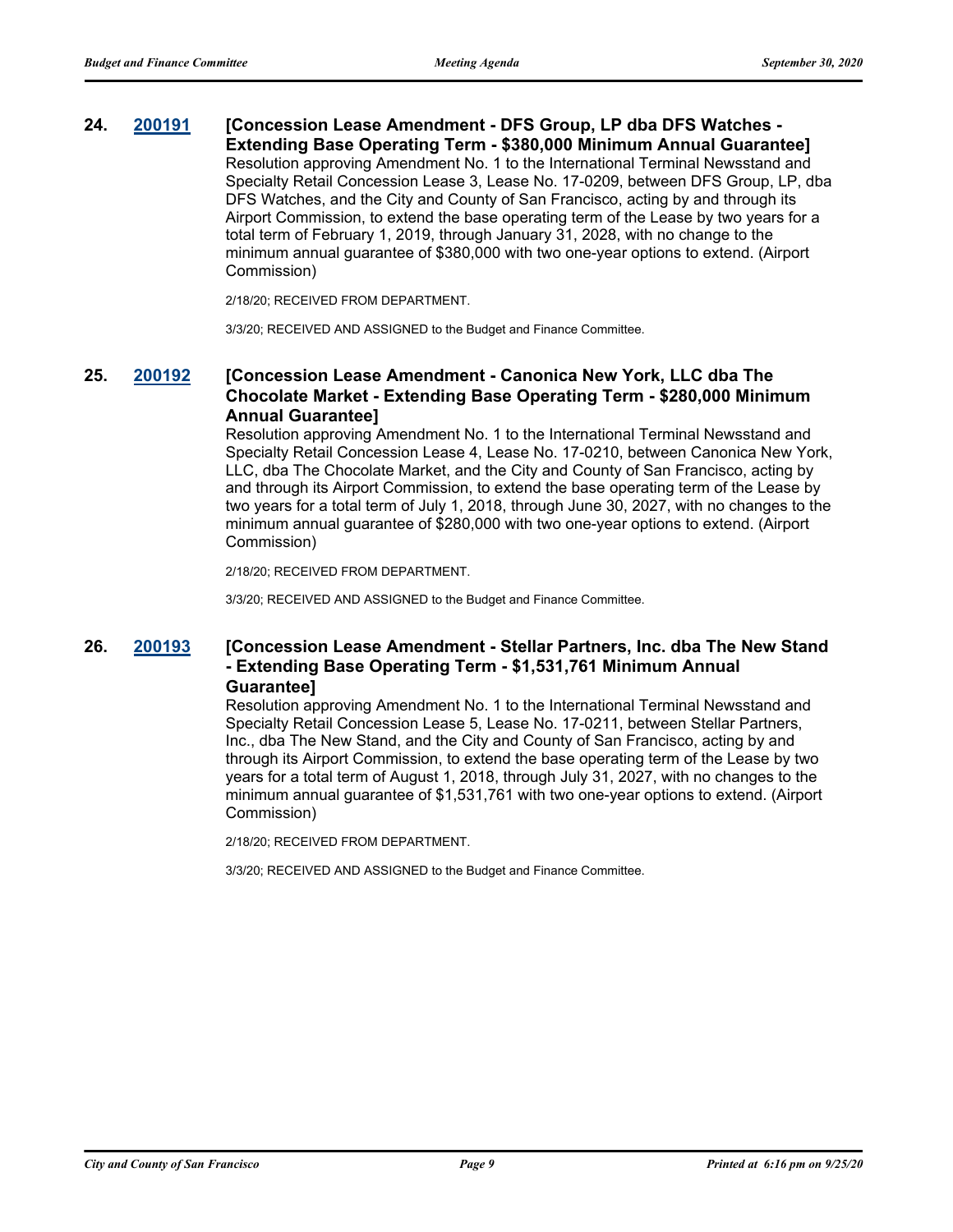## **27. [200194](http://sfgov.legistar.com/gateway.aspx?m=l&id=35630) [Concession Lease Amendment - SSP America, Inc. dba The Manufactory Food Hall and Marina's Café - Extending Base Operating Term - \$495,000 Minimum Annual Guarantee]**

Resolution approving Amendment No. 1 to the International Terminal "A" Food Hall and Café Concession Lease No. 17-0238, between SSP America, Inc., dba The Manufactory Food Hall and Marina's Café, and the City and County of San Francisco, acting by and through its Airport Commission, to extend the base operating term of the Lease by two years for a total term of January 1, 2019, through December 31, 2030, and with no changes to the minimum annual guarantee of \$495,000 and two one-year options to extend. (Airport Commission)

2/18/20; RECEIVED FROM DEPARTMENT.

3/3/20; RECEIVED AND ASSIGNED to the Budget and Finance Committee.

## **28. [200195](http://sfgov.legistar.com/gateway.aspx?m=l&id=35631) [Concession Lease Amendment - Andre-Boudin Bakeries, Inc. dba Boudin Bakery & Café - Extending Base Operating Term - \$330,000 Minimum Annual Guarantee]**

Resolution approving Amendment No. 1 to the International Terminal "A" Historic Restaurant Concession Lease No. 17-0239, between Andre-Boudin Bakeries, Inc., dba Boudin Bakery & Café, and the City and County of San Francisco, acting by and through its Airport Commission, to extend the base operating term of the Lease by two years for a total term of October 1, 2018, through September 30, 2030, with no changes to the minimum annual guarantee of \$330,000 with two one-year options to extend. (Airport Commission)

2/18/20; RECEIVED FROM DEPARTMENT.

3/3/20; RECEIVED AND ASSIGNED to the Budget and Finance Committee.

## **29. [200196](http://sfgov.legistar.com/gateway.aspx?m=l&id=35632) [Concession Lease Amendment - Black Point Coffee SFO, LLC dba Black Point Café - Extending Base Operating Term - \$165,000 Minimum Annual Guarantee]**

Resolution approving Amendment No. 1 to the International Terminal "A" Coffee Kiosk Concession Lease No. 17-0254, between Black Point Coffee SFO, LLC, dba Black Point Café, and the City and County of San Francisco, acting by and through its Airport Commission, to extend the base operating term of the Lease by two years for a total term of January 1, 2020, through December 31, 2028, with no changes to the minimum annual guarantee of \$165,000 with two one-year options to extend. (Airport Commission)

2/18/20; RECEIVED FROM DEPARTMENT.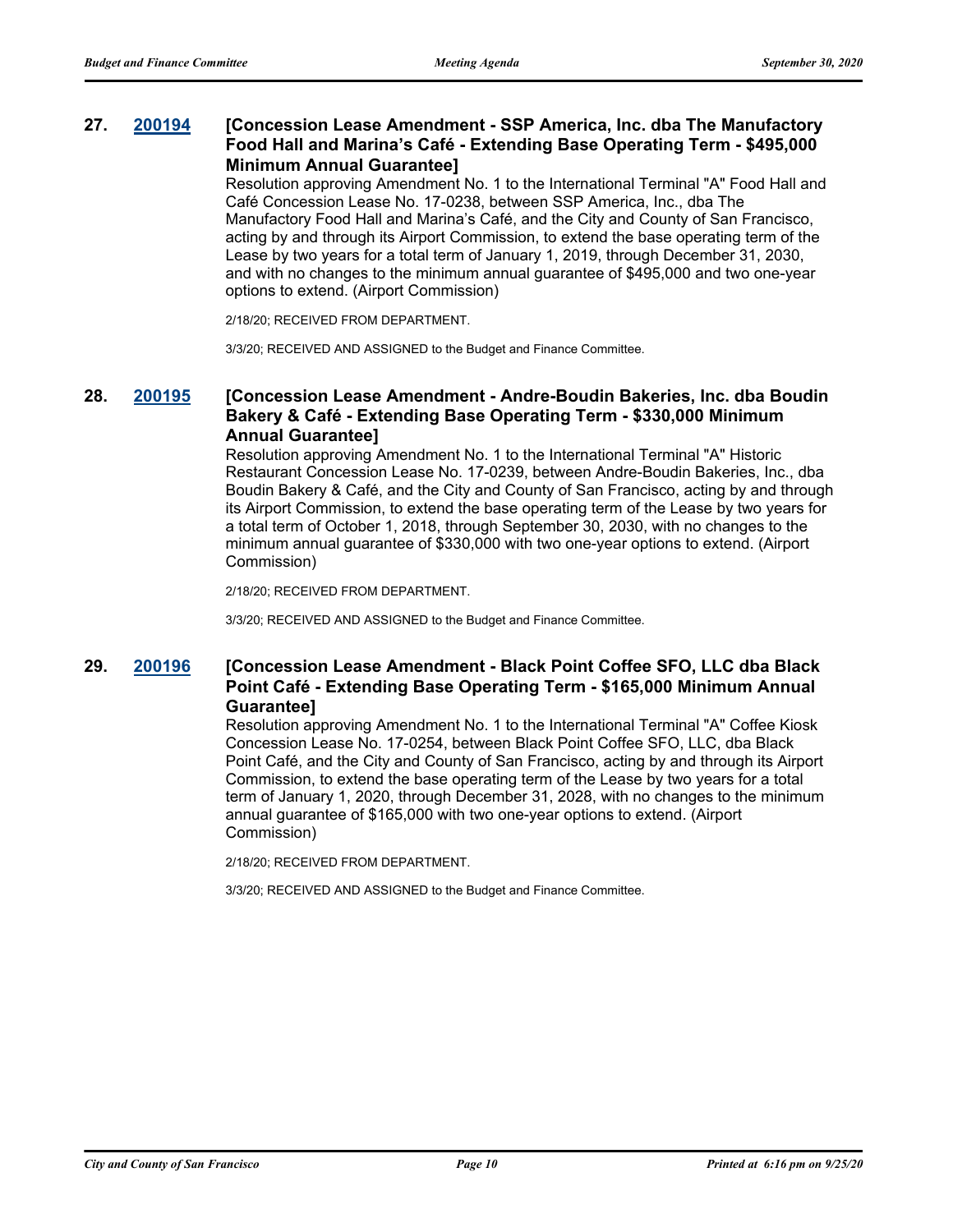## **30. [200197](http://sfgov.legistar.com/gateway.aspx?m=l&id=35633) [Concession Lease Amendment - Canonica New York, LLC dba The Chocolate Market - Extending Base Operating Term - \$225,000 Minimum Annual Guarantee]**

Resolution approving Amendment No. 1 to the Terminal 2 Specialty Retail Concession Lease 3, Lease No. 18-0073, between Canonica New York, LLC, dba The Chocolate Market, and the City and County of San Francisco, acting by and through its Airport Commission, to extend the base operating term of the Lease by two years for a total term of April 6, 2019, through April 5, 2028, with no change to the minimum annual guarantee of \$225,000. (Airport Commission)

2/18/20; RECEIVED FROM DEPARTMENT.

3/3/20; RECEIVED AND ASSIGNED to the Budget and Finance Committee.

#### **31. [200198](http://sfgov.legistar.com/gateway.aspx?m=l&id=35634) [Concession Lease Amendment - SSP America, Inc. dba Sweet Maple - Extension of Base Operating Term - \$250,000 Minimum Annual Guarantee]**

Resolution approving Amendment No. 1 to the Terminal 2 Casual Dining Food & Beverage Concession Lease 6, Lease No. 18-0074, between SSP America, Inc., dba Sweet Maple, and the City and County of San Francisco, acting by and through its Airport Commission, to extend the base operating term of the Lease by two years, for a total term of May 1, 2019, through April 30, 2031, with no change to the minimum annual guarantee of \$250,000. (Airport Commission)

2/18/20; RECEIVED FROM DEPARTMENT.

3/3/20; RECEIVED AND ASSIGNED to the Budget and Finance Committee.

### **32. [200199](http://sfgov.legistar.com/gateway.aspx?m=l&id=35635) [Concession Lease Amendment - InMotion Entertainment Group, LLC dba iStore - Extension of Base Operating Term - \$405,000 Minimum Annual Guarantee]**

Resolution approving Amendment No. 1 to the Terminal 1 Retail Concession Lease 1, Lease No. 18-0203, between InMotion Entertainment Group, LLC, dba iStore, and the City and County of San Francisco, acting by and through its Airport Commission, to extend the base operating term of the Lease by two years, for a total term of March 1, 2019, through July 31, 2031, with no change to the minimum annual guarantee of \$405,000. (Airport Commission)

2/18/20; RECEIVED FROM DEPARTMENT.

3/3/20; RECEIVED AND ASSIGNED to the Budget and Finance Committee.

## **33. [200200](http://sfgov.legistar.com/gateway.aspx?m=l&id=35636) [Concession Lease Amendment - Paradies Lagardere @ SFO 2018, LLC dba Mills Cargo - Extension of Base Operating Term - \$700,000 Minimum Annual Guarantee]**

Resolution approving Amendment No. 1 to the Terminal 1 Retail Concession Lease 2, Lease No. 18-0204, between Paradies Lagardere @ SFO 2018, LLC, dba Mills Cargo, and the City and County of San Francisco, acting by and through its Airport Commission, to extend the base operating term of the Lease by two years, for a total term of March 1, 2019, through July 31, 2028, with no change to the minimum annual guarantee of \$700,000 with two one-year options to extend. (Airport Commission)

2/18/20; RECEIVED FROM DEPARTMENT.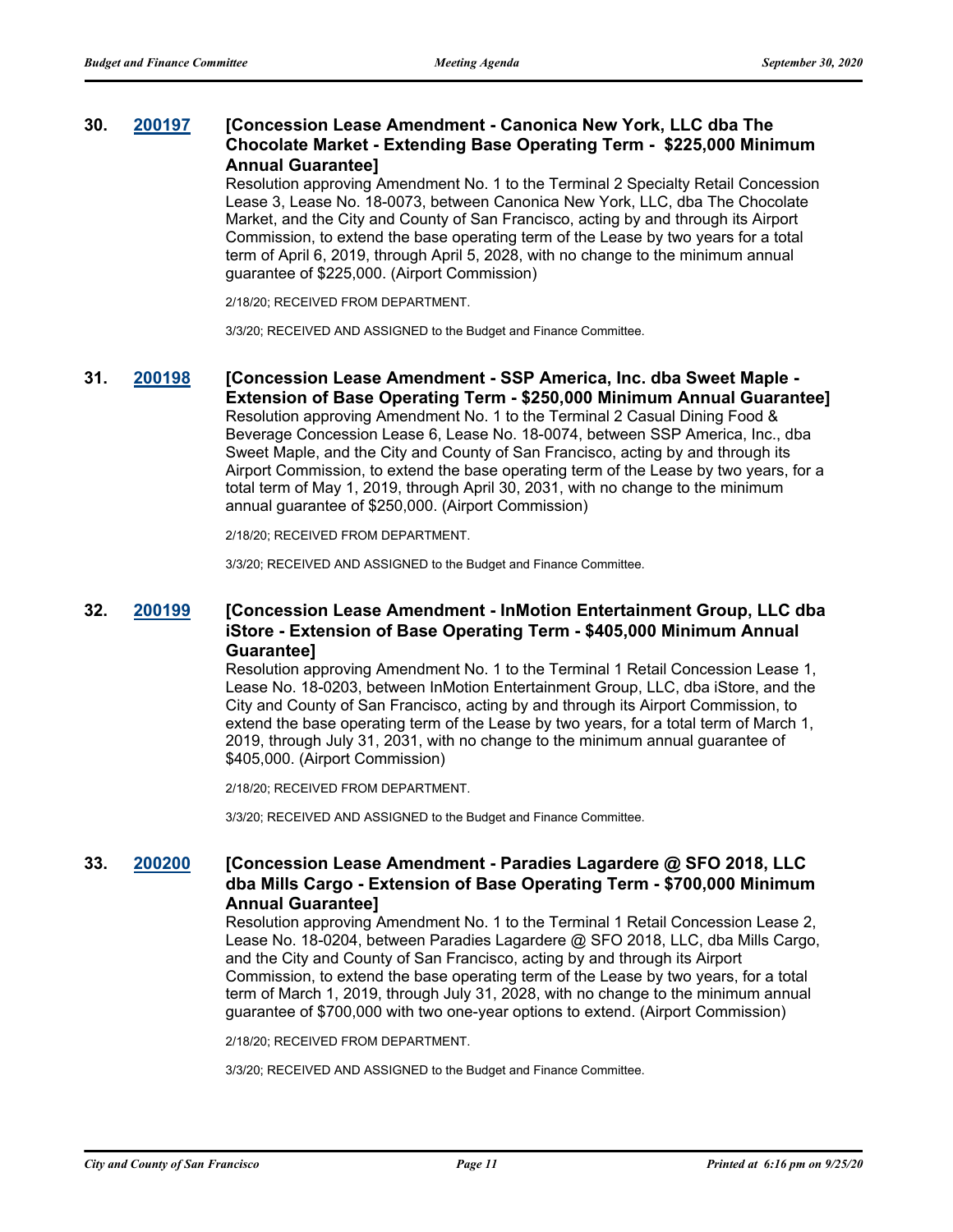### **34. [200201](http://sfgov.legistar.com/gateway.aspx?m=l&id=35637) [Concession Lease Amendment - Skyline Concessions, Inc. dba Skyline News - Extension of Base Operating Term - \$220,000 Minimum Annual Guarantee]**

Resolution approving Amendment No. 1 to the Terminal 1 Retail Concessions Lease 7, Lease No. 18-0208, between Skyline Concessions, Inc., dba Skyline News, and the City and County of San Francisco, acting by and through its Airport Commission, to extend the base operating term of the Lease by two years, for a total term of March 1, 2019, through July 31, 2028, with no change to the minimum annual guarantee of \$220,000 with two one-year options to extend. (Airport Commission)

2/18/20; RECEIVED FROM DEPARTMENT.

3/3/20; RECEIVED AND ASSIGNED to the Budget and Finance Committee.

### **35. [200202](http://sfgov.legistar.com/gateway.aspx?m=l&id=35638) [Concession Lease Amendment - Bun Mee, LLC dba Bun Mee - Extension of Base Operating Term - \$365,000 Minimum Annual Guarantee]**

Resolution approving Amendment No. 1 to the Terminal 1 Food and Beverage Concession Lease 1, Lease No. 18-0209, between Bun Mee, LLC, dba Bun Mee, and the City and County of San Francisco, acting by and through its Airport Commission, to extend the base operating term of the Lease by two years, for a total term of February 1, 2019, through July 31, 2031, with no change to the minimum annual guarantee of \$365,000. (Airport Commission)

2/18/20; RECEIVED FROM DEPARTMENT.

3/3/20; RECEIVED AND ASSIGNED to the Budget and Finance Committee.

### **36. [200203](http://sfgov.legistar.com/gateway.aspx?m=l&id=35639) [Concession Lease Amendment - SSP America, Inc. dba The Little Chihuahua - Extension of Base Operating Term - \$365,000 Minimum Annual Guarantee]**

Resolution approving Amendment No. 1 to the Terminal 1 Food and Beverage Concession Lease 2, Lease No. 18-0210, between SSP America, Inc., dba The Little Chihuahua, and the City and County of San Francisco, acting by and through its Airport Commission, to extend the base operating term of the Lease by two years, for a total term of February 1, 2019, through July 31, 2031, with no change to the minimum annual guarantee of \$365,000 with one two-year option to extend. (Airport Commission)

2/18/20; RECEIVED FROM DEPARTMENT.

3/3/20; RECEIVED AND ASSIGNED to the Budget and Finance Committee.

## **37. [200204](http://sfgov.legistar.com/gateway.aspx?m=l&id=35640) [Concession Lease Amendment - Amy's Kitchen Restaurant Operating Company, LLC dba Amy's Drive Through - Extension of Base Operating Term - \$475,000 Minimum Annual Guarantee]**

Resolution approving Amendment No. 1 to the Terminal 1 Food and Beverage Concession Lease 3, Lease No. 18-0211, between Amy's Kitchen Restaurant Operating Company, LLC, dba Amy's Drive Through, and the City and County of San Francisco, acting by and through its Airport Commission, to extend the base operating term of the Lease by two years, for a total term of February 1, 2019, through July 31, 2031, with no change to the minimum annual guarantee of \$475,000 with one two-year option to extend. (Airport Commission)

2/18/20; RECEIVED FROM DEPARTMENT.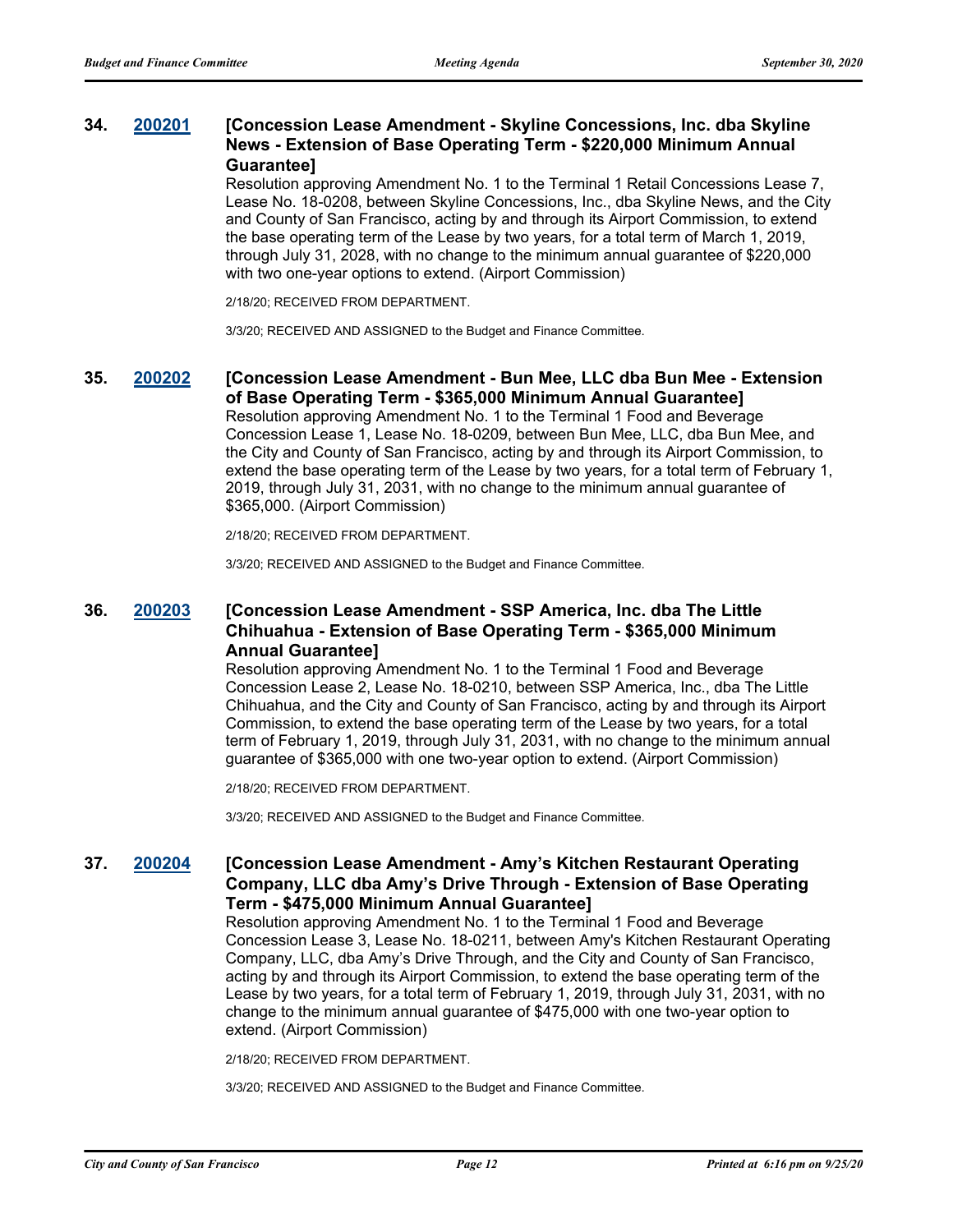### **38. [200205](http://sfgov.legistar.com/gateway.aspx?m=l&id=35641) [Concession Lease Amendment - Paradies Lagardere @ SFO 2018 (F&B), LLC - Extension of Base Operating Term - \$600,000 Minimum Annual Guarantee]**

Resolution approving Amendment No. 1 to the Terminal 1 Food and Beverage Concession Lease 4, Lease No. 18-0212, between Paradies Lagardere @ SFO 2018 (F&B), LLC, and the City and County of San Francisco, acting by and through its Airport Commission, to extend the base operating term of the Lease by two years, for a total term of February 1, 2019, through July 31, 2031, with no change to the minimum annual guarantee of \$600,000 with one two-year option to extend. (Airport Commission)

2/18/20; RECEIVED FROM DEPARTMENT.

3/3/20; RECEIVED AND ASSIGNED to the Budget and Finance Committee.

## **39. [200206](http://sfgov.legistar.com/gateway.aspx?m=l&id=35642) [Concession Lease Amendment - Tastes on the Fly San Francisco, LLC dba Starbird - Extension of Base Operating Term - \$310,000 Minimum Annual Guarantee]**

Resolution approving Amendment No. 1 to the Terminal 1 Food and Beverage Concession Lease 5, Lease No. 18-0213, between Tastes on the Fly San Francisco, LLC, dba Starbird, and the City and County of San Francisco, acting by and through its Airport Commission, to extend the base operating term of the Lease by two years, for a total term of February 1, 2019, through July 31, 2031, with no change to the minimum annual guarantee of \$310,000 with one two-year option to extend. (Airport Commission)

2/18/20; RECEIVED FROM DEPARTMENT.

3/3/20; RECEIVED AND ASSIGNED to the Budget and Finance Committee.

## **40. [200207](http://sfgov.legistar.com/gateway.aspx?m=l&id=35643) [Concession Lease Amendment - Soaring Food Group, LLC dba Illy's Cafe - Extension of Base Operating Term - \$385,000 Minimum Annual Guarantee]**

Resolution approving Amendment No. 1 to the Terminal 1 Food and Beverage Concession Lease 6, Lease No. 18-0214, between Soaring Food Group, LLC, dba Illy's Café, and the City and County of San Francisco, acting by and through its Airport Commission, to extend the base operating term of the Lease by two years, for a total term of February 1, 2019, through July 31, 2031, with no change to the minimum annual guarantee of \$385,000 with one two-year option to extend. (Airport Commission)

2/18/20; RECEIVED FROM DEPARTMENT.

3/3/20; RECEIVED AND ASSIGNED to the Budget and Finance Committee.

# **ADJOURNMENT**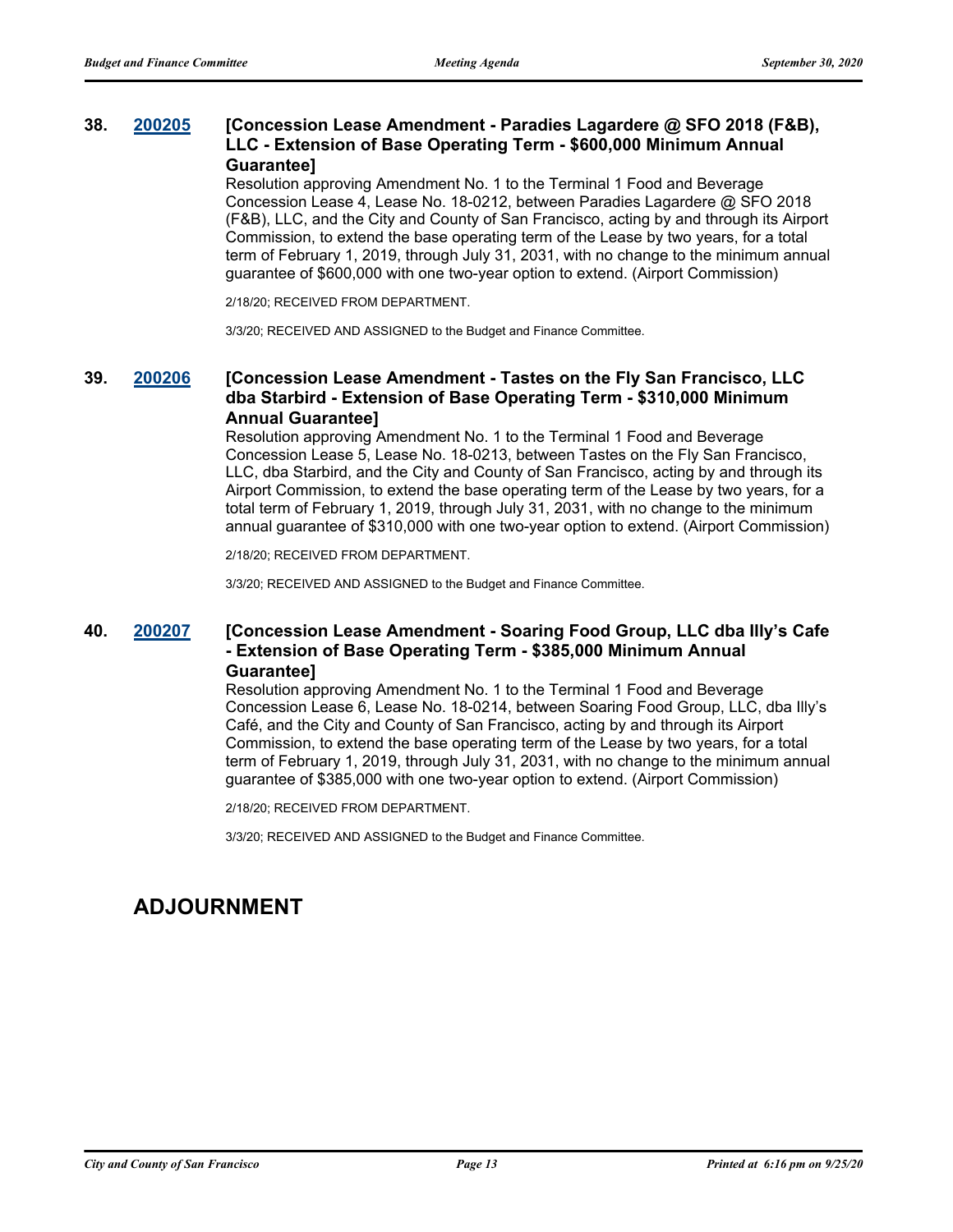# **LEGISLATION UNDER THE 30-DAY RULE**

*NOTE: The following legislation will not be considered at this meeting. Board Rule 3.22 provides that when an Ordinance or Resolution is introduced which would CREATE OR REVISE MAJOR CITY POLICY, the Committee to which the legislation is assigned shall not consider the legislation until at least thirty days after the date of introduction. The provisions of this rule shall not apply to the routine operations of the departments of the City or when a legal time limit controls the hearing timing. In general, the rule shall not apply to hearings to consider subject matter when no legislation has been presented, nor shall the rule apply to resolutions which simply URGE action to be taken.*

## **[201006](http://sfgov.legistar.com/gateway.aspx?m=l&id=36442) [Appropriation - Certificates of Participation to Department of Public Health - 101 Grove Exit Project and San Francisco General Hospital Chiller and Cooling Tower Replacement Project - \$149,750,000 - FY2020-2021] Sponsor: Mayor**

Ordinance appropriating \$149,750,000 of Certificates of Participation proceeds for Department of Public Health to fund improvements to facilities for the 101 Grove Exit Project and the San Francisco General Hospital Chiller and Cooling Tower Replacement Project in FY2020-2021; and placing these funds on Controller's Reserve pending the sale of the Certificates of Participation.

(Fiscal Impact; No Budget and Legislative Analyst Report)

9/1/20; ASSIGNED UNDER 30 DAY RULE to the Budget and Finance Committee.

## **[201007](http://sfgov.legistar.com/gateway.aspx?m=l&id=36443) [Authorizing Taxable and/or Tax-Exempt Certificates of Participation (Multiple Capital Projects) - Not to Exceed \$157,000,000] Sponsor: Mayor**

Ordinance authorizing the execution and delivery of Certificates of Participation, in one or more series on a tax-exempt and/or taxable basis and from time to time, evidencing and representing an aggregate principal amount of not to exceed \$157,000,000 to finance and refinance certain capital improvement projects, including but not limited to certain projects generally known as the Homeless Services Center, Laguna Honda Hospital Wings K&M Reuse Project, AITC Immunization and Travel Clinic Relocation, and San Francisco General Hospital Chiller and Cooling Tower Replacement Project, approving the form of a Supplement to Trust Agreement between the City and County of San Francisco and U.S. Bank National Association, as trustee ("Trustee") (including certain indemnities contained therein); approving respective forms of a Supplement to Property Lease and a Supplement to Project Lease, each between the City and the Trustee for the lease and lease back of certain real property and improvements located at 375 Laguna Honda Boulevard and 1 Moreland Drive, San Bruno, or other property as determined by the Director of Public Finance; approving the form of an Official Notice of Sale and a Notice of Intention to Sell the Certificates of Participation; approving the form of an Official Statement in Preliminary and Final form; approving the form of a Continuing Disclosure Certificate; granting general authority to City officials to take necessary actions in connection with the authorization, sale, execution and delivery of the Certificates of Participation; approving modifications to documents; and ratifying previous actions taken in connection therewith, as defined herein.

(Fiscal Impact; No Budget and Legislative Analyst Report)

9/1/20; ASSIGNED UNDER 30 DAY RULE to the Budget and Finance Committee.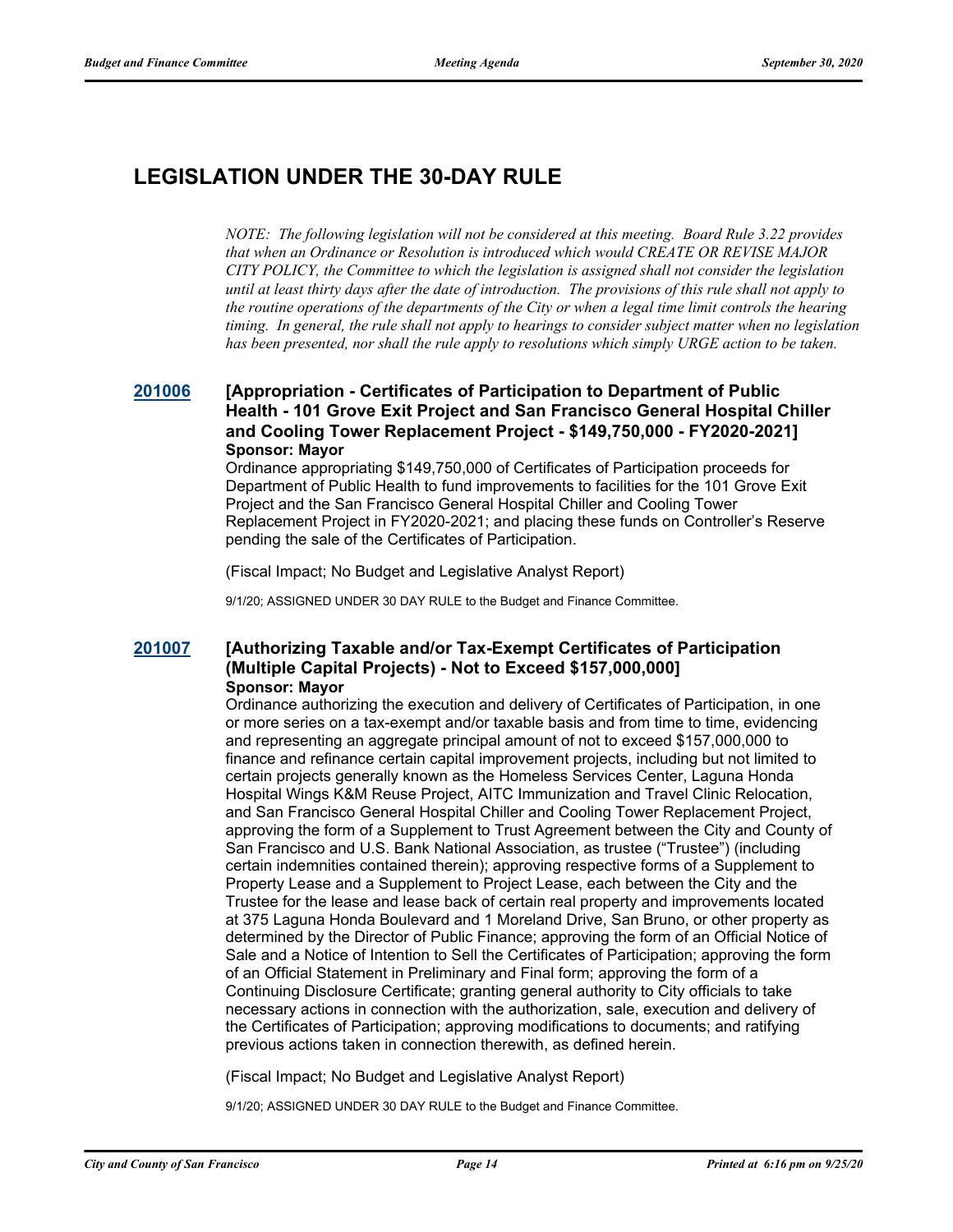#### **[201009](http://sfgov.legistar.com/gateway.aspx?m=l&id=36445) [Business and Tax Regulations Code - Temporary Suspension of Cannabis Business Tax, and Tax Reduction] Sponsor: Mandelman**

Ordinance amending the Business and Tax Regulations Code to suspend the imposition of the Cannabis Business Tax through December 31, 2021; beginning January 1, 2022, to increase the exemption of gross receipts attributable to the City from cannabis business activities, from the first \$500,000 to the first \$1,000,000; and also beginning January 1, 2022, to increase the upper range of gross receipts attributable to the City from cannabis business activities subject to the 2.5% tax rate on gross receipts from retail sales and the 1% tax rate on gross receipts from other than retail sales, from \$1,000,000 to \$1,500,000.

(Fiscal Impact; No Budget and Legislative Analyst Report)

9/1/20; ASSIGNED UNDER 30 DAY RULE to the Budget and Finance Committee.

9/16/20; REFERRED TO DEPARTMENT.

# **[201058](http://sfgov.legistar.com/gateway.aspx?m=l&id=36494) [Health Service System Dental Plans and Contribution Rates - Calendar Year 2021]**

#### **Sponsor: Preston**

Ordinance approving Health Service System dental plans and contribution rates for calendar year 2021.

(Fiscal Impact)

(Pursuant to Charter, Section A8.422, this matter shall require a vote of three-fourths (9 votes) of all members of the Board of Supervisors to approve passage of this Ordinance.)

9/15/20; ASSIGNED to the Budget and Finance Committee.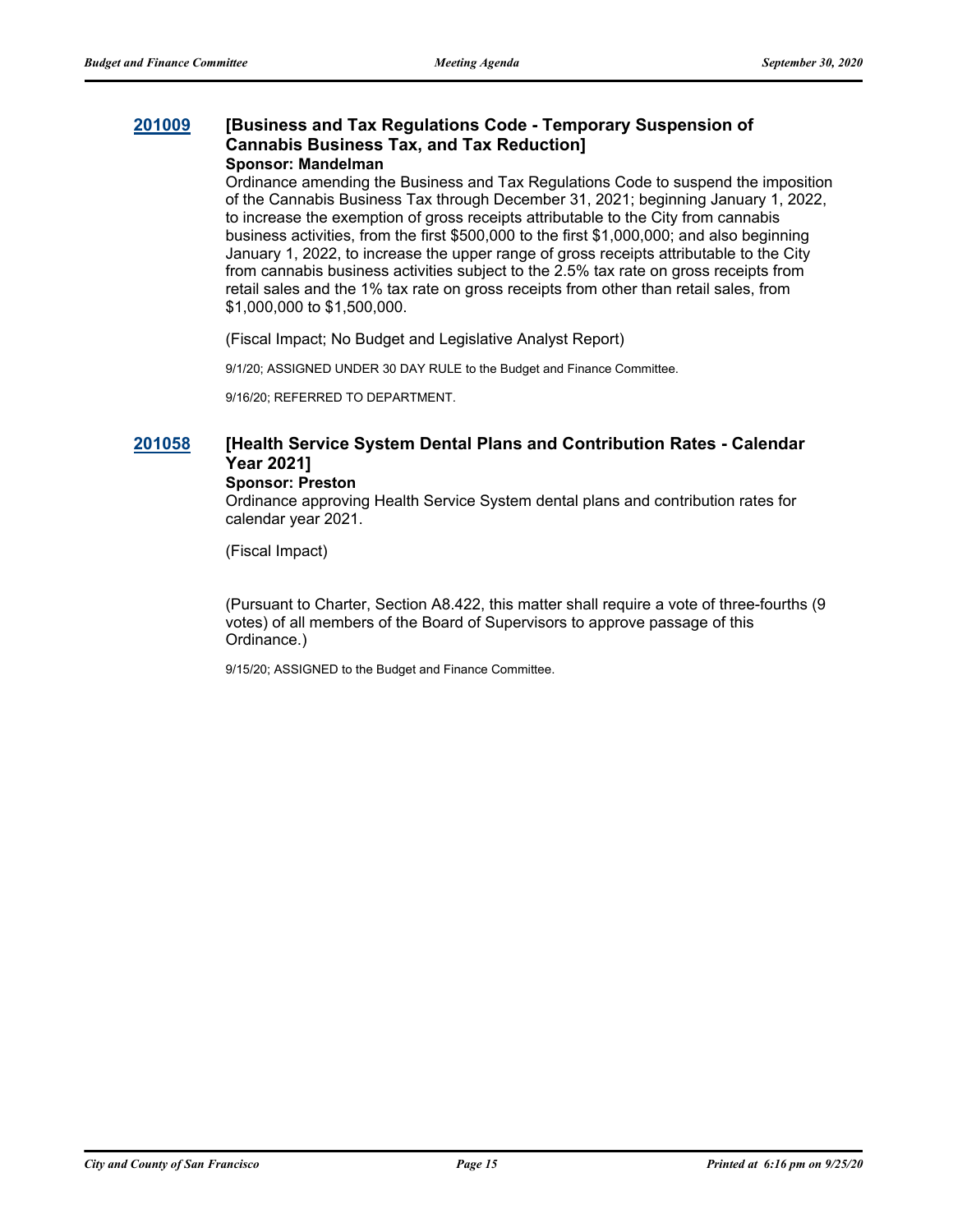#### **Agenda Item Information**

Each item on the Consent or Regular agenda may include the following documents:

- 1) Legislation
- 2) Budget and Legislative Analyst report
- 3) Department or Agency cover letter and/or report
- 4) Public correspondence

These items will be available for review at City Hall, 1 Dr. Carlton B. Goodlett Place, Room 244, Reception Desk.

#### **Meeting Procedures**

The Board of Supervisors is the legislative body of the City and County of San Francisco. The Board has several standing committees where ordinances and resolutions are the subject of hearings at which members of the public are urged to testify. The full Board does not hold a second public hearing on measures which have been heard in committee.

Board procedures do not permit: 1) persons in the audience to vocally express support or opposition to statements by Supervisors or by other persons testifying; 2) ringing and use of cell phones, pagers, and similar sound-producing electronic devices; 3) bringing in or displaying signs in the meeting room; and 4) standing in the meeting room.

Each member of the public will be allotted the same maximum number of minutes to speak as set by the President or Chair at the beginning of each item or public comment, excluding City representatives, except that public speakers using interpretation assistance will be allowed to testify for twice the amount of the public testimony time limit. If simultaneous interpretation services are used, speakers will be governed by the public testimony time limit applied to speakers not requesting interpretation assistance. Members of the public who want a document displayed should provide in advance of the meeting to the Clerk of the Board (bos.legislation@sfgov.org), clearly state such during testimony, and subsequently request the document be removed when they want the screen to return to live coverage of the meeting.

IMPORTANT INFORMATION: The public is encouraged to testify at Committee meetings. Persons unable to attend the meeting may submit to the City, by the time the proceedings begin, written comments regarding the agenda items. These comments will be made a part of the official public record and shall be brought to the attention of the Board of Supervisors. Written communications expected to be made a part of the official file should be submitted to the Clerk of the Board or Clerk of a Committee: 1 Dr. Carlton B. Goodlett Place, Room 244, San Francisco, CA 94102. Communications which are not received prior to the hearing may be delivered to the Clerk of the Board or Clerk of the Committee at the hearing and you are encouraged to bring enough copies for distribution to all of its members.

COPYRIGHT: All system content that is broadcasted live during public proceedings is secured by High-bandwidth Digital Content Protection (HDCP), which prevents copyrighted or encrypted content from being displayed or transmitted through unauthorized devices. Members of the public who wish to utilize chamber digital, audio and visual technology may not display copyrighted or encrypted content during public proceedings.

AGENDA PACKET: Available on the internet at http://www.sfbos.org/meetings. Meetings are cablecast on SFGovTV, the Government Channel 26. For DVD copies and scheduling call (415) 554-4188.

LANGUAGE INTERPRETERS: Language services are available in Spanish, Chinese and Filipino at all regular and special Board and Committee meetings if made at least 48 hours in advance of the meeting to help ensure availability. For more information or to request services: Contact Wilson Ng or Arthur Khoo at (415) 554-5184.

所有常規及特別市參事委員會會議(Board meetings)除委員會會議(Committee meetings)將予以提供西班牙 文,菲律賓文,及中文的語言服務,但須在會議前最少48小時作出請求,旨在確保服務屆時可予以提供。更多資訊或 請求有關服務, 請致電 (415) 554-7719聯絡Linda Wong.

 AVISO EN ESPAÑOL: Los servicios de idiomas están disponibles en español, chino, y filipino en todas las reuniones regulares y reuniones especiales de la Junta, de los Comités, si se solicita por lo menos 48 horas antes de la reunión para ayudar a garantizar su disponibilidad. Para más información o solicitar servicios, por favor contactar a (415) 554-5184.

PAUNAWA: Mayroong serbisyong pang-wika sa Espanyol, Tsino at Pilipino para sa lahat ng mga regular at espesyal na pagpupulong ng Board, at Komite ng Board. Sa kasalukuyan, mayroong serbisyo sa wikang Pilipino na maaaring hilingin, 48 oras (o mas maaga) bago ng pagpupulong upang matiyak na matutugunan ang inyong kahilingan. Para sa karagdagang impormasyon o para humiling ng serbisyo pang-wika, tawagan lamang ang (415) 554-5184.